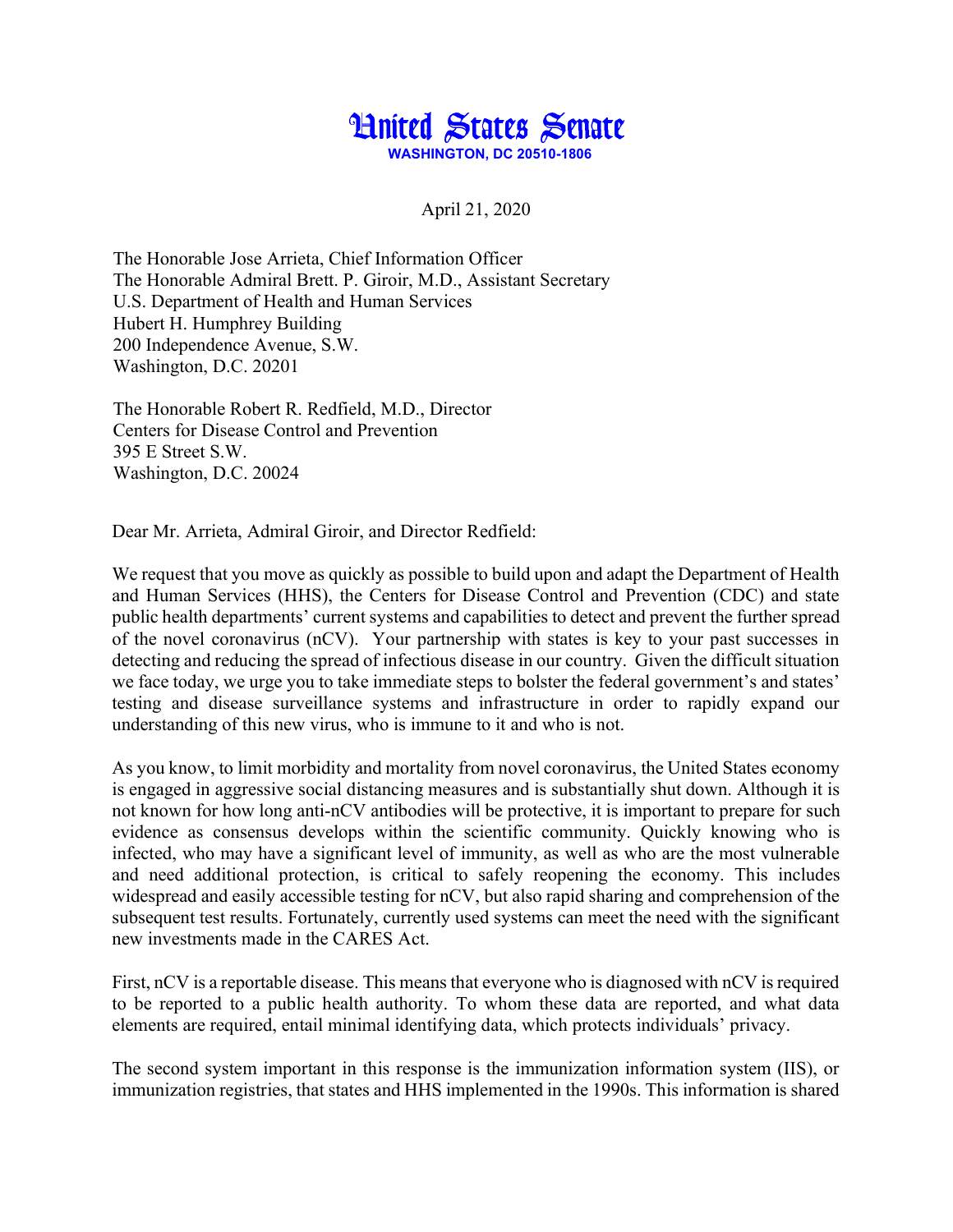more broadly with state and territorial public health agencies via the Immunization Gateway. While this immunization data serves the purpose of "...consolidating vaccination information in state and regional IIS, this information may be used to help identify vulnerable patients during an outbreak of vaccine-preventable infection."

The CDC, states, and territories also share an influenza surveillance system. The CDC receives diagnostic test results for influenza from around the country and compiles them into a report that is shared with the public and with states and territories. This system identifies new outbreaks and alerts state public health agencies where intensified efforts to vaccinate for influenza are needed.

Building out existing capabilities to understand who may have gained some level of immunity to nCV does not represent a new or enhanced risk to privacy. Instead, with improved access to testing, these systems may benefit from a rapid increase in voluntarily shared personal health data. These systems are already relied upon for their effectiveness and efficiency and could be important tools for responding to this virus, when paired with work to ensure that both public and private labs are accurately reporting and sharing data as quickly as possible.

We understand that the CDC is already receiving lab results for nCV. By building on existing CDC systems, these nCV test results can be handled in a similar fashion to track and better understand the spread of nCV and to determine levels of immunity among patients and communities, as well as to characterize the dynamic profile of the epidemiology of nCV spread. The CDC's capabilities and systems to detect the presence of the disease must be stood up as quickly as possible, and as states expand their own surveillance capability, nCV immunity status information could pass through the HHS Immunization Gateway to state public health departments and their registries.

At the same time, state health departments need adequate resources to mount the containment efforts necessary to interrupt and reduce nCV transmission. This would include, for example, human resources as well as robust information systems. These foundational public health resources are necessary now, but also will be increasingly important as the pandemic evolves over the next few months and years. When all the states and territories have adapted and built upon their surveillance capabilities, they can become the primary recipient of information on nCV.

In closing, existing laws and systems can be applied to track the spread of nCV within defined populations and other groups who may share similar levels of exposure, geography and risk factors to determine who may and may not be immune. This type of information is critical to protect patients, workers and higher risk populations (such as those who are older or those with comorbidities). Employment and social interaction rules can be dynamically adjusted to benefit the employee, workplace productivity, public health and stability, while containing the spread of disease. To expeditiously begin this process, existing capabilities at HHS and the CDC should be expanded and used, while states and territories build up their own detection and surveillance infrastructure. These systems are governed by robust privacy laws. We urge you to build on the CDC and states' existing systems so that this work can be completed as quickly and efficiently as possible. To begin to restore our economy, we the undersigned believe this work must begin now.

Sincerely,